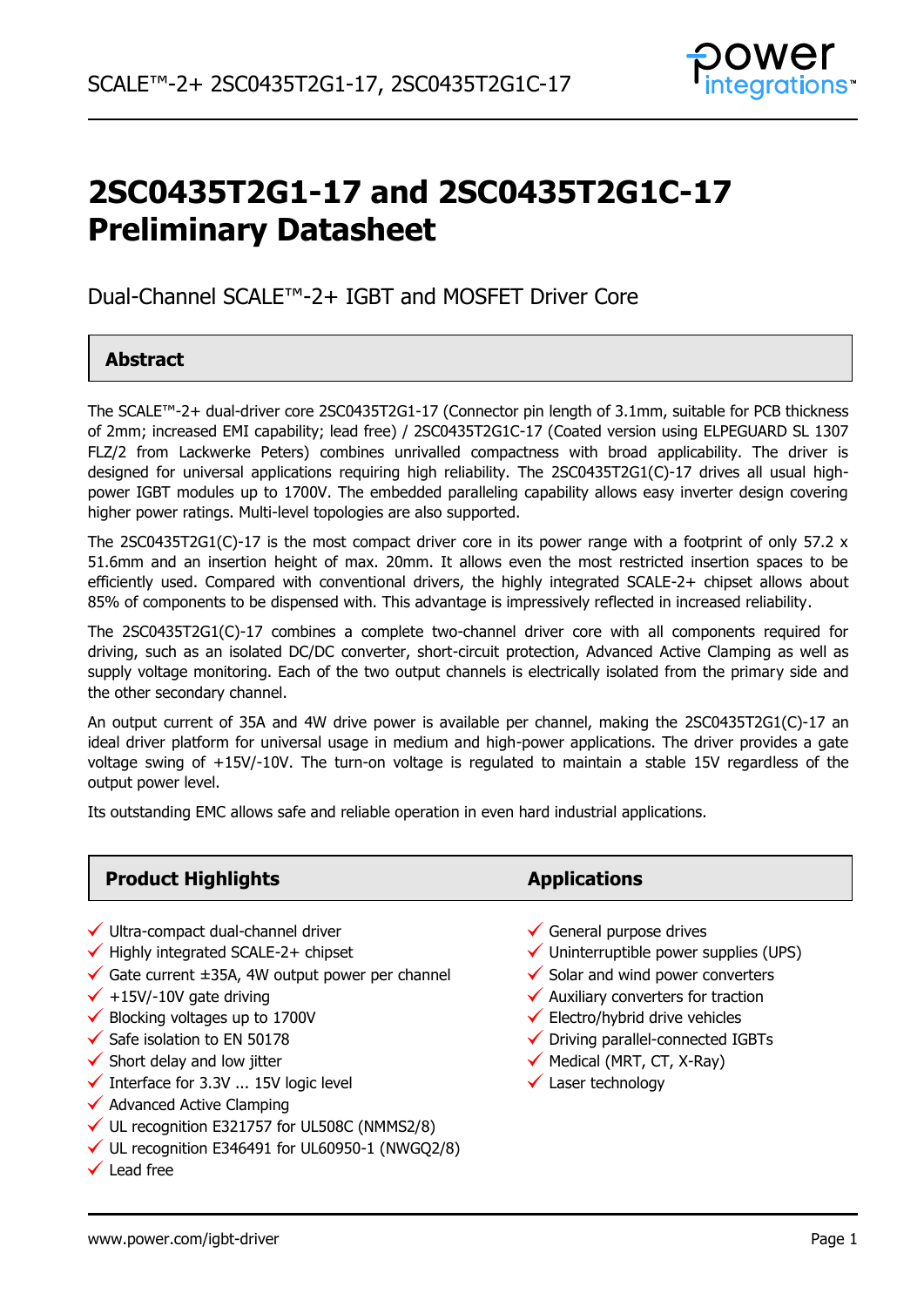

### **Safety Notice!**

The data contained in this data sheet is intended exclusively for technically trained staff. Handling all highvoltage equipment involves risk to life. Strict compliance with the respective safety regulations is mandatory!

Any handling of electronic devices is subject to the general specifications for protecting electrostatic-sensitive devices according to international standard IEC 60747-1, Chapter IX or European standard EN 100015 (i.e. the workplace, tools, etc. must comply with these standards). Otherwise, this product may be damaged.

### **Important Product Documentation**

This data sheet contains only product-specific data. For a detailed description, must-read application notes and important information that apply to this product, please refer to "2SC0435T Description & Application Manual" on [www.power.com/igbt-driver/go/2SC0435T.](http://www.power.com/igbt-driver/go/2SC0435T)

### **Absolute Maximum Ratings**

| <b>Parameter</b>                   | <b>Remarks</b>                            | Min | Max               | Unit          |
|------------------------------------|-------------------------------------------|-----|-------------------|---------------|
| Supply voltage $V_{DC}$            | VDC to GND                                | 0   | 16                | v             |
| Supply voltage $V_{cc}$            | VCC to GND                                | 0   | 16                | v             |
| Logic input and output voltages    | Primary side, to GND                      |     | $-0.5$ VCC $+0.5$ | v             |
| SO <sub>x</sub> current            | Failure condition, total current          |     | 20                | mA            |
| Gate peak current I <sub>out</sub> | Note 1                                    | -35 | $+35$             | A             |
| External gate resistance           | Turn-on and turn-off                      | 0.5 |                   | Ω             |
| Average supply current $I_{DC}$    | Notes 2, 3                                |     | 1050              | mA            |
| Output power                       | Ambient temperature <70°C (Notes 4, 5)    |     | 6                 | W             |
|                                    | Ambient temperature 85°C (Note 4)         |     | 4                 | W             |
| Switching frequency f              |                                           |     | 100               | kHz           |
| Test voltage (50Hz/1min.)          | Primary to secondary (Note 14)            |     | 5000              | $V_{AC(eff)}$ |
|                                    | Secondary to secondary (Note 14)          |     | 4000              | $V_{AC(eff)}$ |
| dV/dt                              | Rate of change of input to output voltage |     | 50                | $kV/\mu s$    |
| Operating voltage                  | Primary/secondary, secondary/secondary    |     | 1700              | $V_{peak}$    |
| Operating temperature              | Note 5                                    | -40 | 85                | °C            |
| Storage temperature                | Note 18                                   | -40 | 50                | °C            |
| Surface temperature                | Only for 2SC0435T2G1C-17 (Note 17)        |     | 125               | °C            |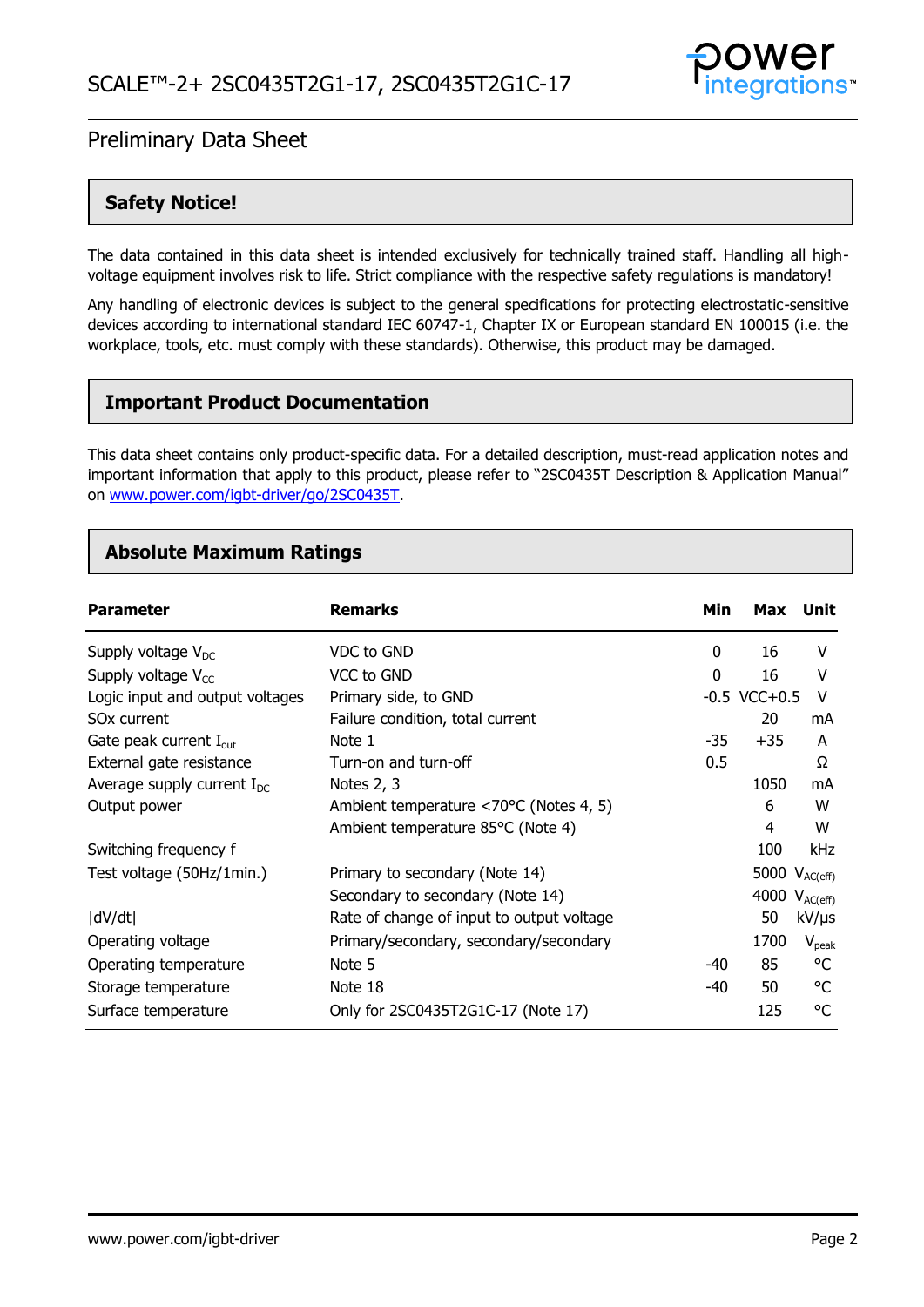

### **Recommended Operating Conditions**

| <b>Power Supply</b>     | <b>Remarks</b>        | Min  | Typ | Max Unit |  |
|-------------------------|-----------------------|------|-----|----------|--|
| Supply voltage $V_{DC}$ | VDC to GND, IGBT mode | 14.5 | -15 | 15.5     |  |
| Supply voltage $V_{CC}$ | VCC to GND            | 14.5 | 15  | 15.5     |  |

### **Electrical Characteristics (IGBT mode)**

All data refer to +25°C and  $V_{CC} = V_{DC} = 15V$  unless otherwise specified.

| <b>Power supply</b>                    | <b>Remarks</b>                      | Min  | <b>Typ</b> | Max        | Unit        |
|----------------------------------------|-------------------------------------|------|------------|------------|-------------|
| Supply current $I_{DC}$                | Without load                        |      | 32         |            | mA          |
| Supply current $I_{CC}$                | $f = 0$ Hz                          |      | 22         |            | mA          |
| Supply current $I_{CC}$                | $f = 100$ kHz                       |      | 32         |            | mA          |
| Coupling capacitance C <sub>io</sub>   | Primary to output, total            |      | 22         |            | pF          |
| <b>Power Supply Monitoring</b>         | <b>Remarks</b>                      | Min  | <b>Typ</b> | <b>Max</b> | <b>Unit</b> |
| Supply threshold $V_{CC}$              | Primary side, clear fault           | 11.9 | 12.6       | 13.3       | V           |
|                                        | Primary side, set fault (Note 11)   | 11.3 | 12.0       | 12.7       | V           |
| Monitoring hysteresis                  | Primary side, set/clear fault       | 0.35 |            |            | V           |
| Supply threshold $V_{ISOx}$ - $V_{Ex}$ | Secondary side, clear fault         | 12.1 | 12.6       | 13.1       | V           |
|                                        | Secondary side, set fault (Note 12) | 11.5 | 12.0       | 12.5       | ۷           |
| Monitoring hysteresis                  | Secondary side, set/clear fault     | 0.35 |            |            | v           |
| Supply threshold $V_{Ex}$ - $V_{COMX}$ | Secondary side, clear fault         | 5    | 5.15       | 5.3        | V           |
|                                        | Secondary side, set fault (Note 12) | 4.7  | 4.85       | 5          | v           |
| Monitoring hysteresis                  | Secondary side, set/clear fault     | 0.15 |            |            | v           |
| <b>Logic Inputs and Outputs</b>        | <b>Remarks</b>                      | Min  | <b>Typ</b> | <b>Max</b> | <b>Unit</b> |
| Input bias current                     | V(INx) > 3V                         |      | 190        |            | μA          |
| Turn-on threshold                      | V(INx)                              |      | 2.6        |            | V           |
| Turn-off threshold                     | V(INx)                              |      | 1.3        |            | v           |
| SOx output voltage                     | Failure condition, I(SOx) < 20mA    |      |            | 0.7        | V           |
| <b>Short-Circuit Protection</b>        | <b>Remarks</b>                      | Min  | <b>Typ</b> | <b>Max</b> | <b>Unit</b> |
| Current through pin REFx               | $R(REFx, VEx) < 70k\Omega$          |      | 150        |            | μA          |
| Minimum response time                  | Note 9                              |      | 1.2        |            | μs          |
| Minimum blocking time                  | Note 10                             |      | 9          |            | μs          |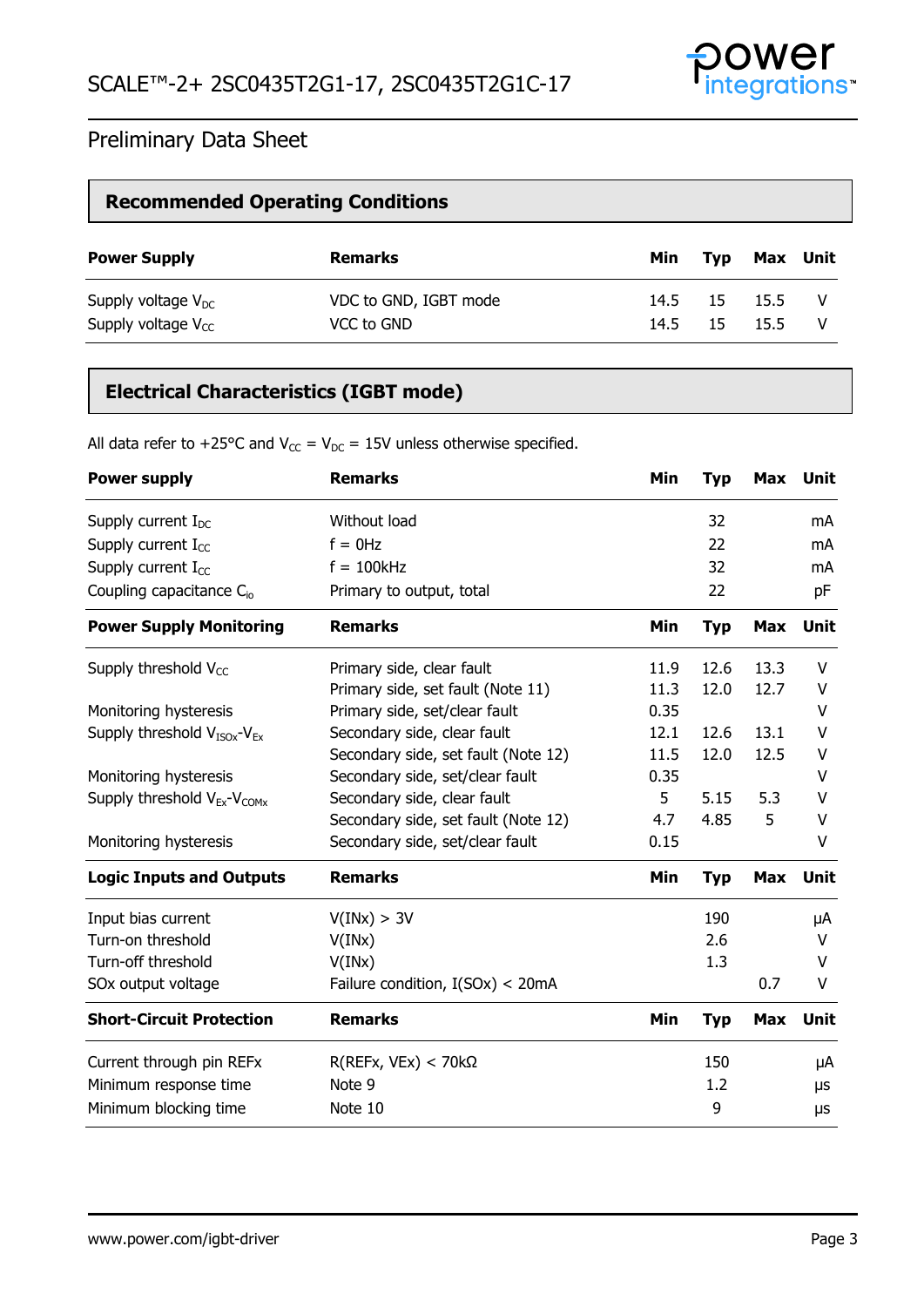

| <b>Timing Characteristics</b>        | <b>Remarks</b>                        | Min  | <b>Typ</b> | <b>Max</b> | Unit             |
|--------------------------------------|---------------------------------------|------|------------|------------|------------------|
| Turn-on delay $t_{d(0n)}$            | Note 6                                |      | 75         |            | ns               |
| Turn-off delay t <sub>d(off)</sub>   | Note 6                                |      | 70         |            | ns               |
| Jitter of turn-on delay              | Note 16                               |      | ±3         |            | ns               |
| Jitter of turn-off delay             | Note 16                               |      | ±3         |            | ns               |
| Output rise time $t_{r(out)}$        | Note 7                                |      | 20         |            | ns               |
| Output fall time t <sub>f(out)</sub> | Note 7                                |      | 20         |            | ns               |
| Transmission delay of fault state    | Note 13                               |      | 400        |            | ns               |
| <b>Electrical Isolation</b>          | <b>Remarks</b>                        | Min  | <b>Typ</b> | Max        | Unit             |
| Test voltage (50Hz/1s)               | Primary to secondary side (Note 14)   | 5000 | 5050       | 5100       | $V_{\text{eff}}$ |
|                                      | Secondary to secondary side (Note 14) | 4000 | 4050       | 4100       | $V_{\rm eff}$    |
| Partial discharge extinction volt.   | Primary to secondary side (Note 15)   | 1768 |            |            | $V_{peak}$       |
|                                      | Secondary to secondary side (Note 15) | 1700 |            |            | $V_{peak}$       |
| Creepage distance                    | Primary to secondary side             | 15.7 |            |            | mm               |
|                                      | Secondary to secondary side           | 12   |            |            | mm               |
| Clearance distance                   | Primary to secondary side             | 15.7 |            |            | mm               |
|                                      | Secondary to secondary side           | 7.3  |            |            | mm               |
| <b>Output</b>                        | <b>Remarks</b>                        | Min  | Typ        | Max        | Unit             |
| <b>Blocking capacitance</b>          | VISOx to VEx (Note 8)                 |      | 9.4        |            | μF               |
|                                      | VEx to COMx (Note 8)                  |      | 9.4        |            | μF               |

#### **Output voltage swing**

The output voltage swing consists of two distinct segments. First, there is the turn-on voltage  $V_{GHx}$  between pins GHx and VEx. V<sub>GHx</sub> is regulated and maintained at a constant level for all output power values and frequencies.

The second segment of the output voltage swing is the turn-off voltage  $V_{GLX}$ .  $V_{GLX}$  is measured between pins GLx and VEx. It is a negative voltage. It changes with the output power to accommodate the inevitable voltage drop across the internal DC/DC converter.

| <b>Output Voltage</b>              | <b>Remarks</b>     | Min | Tvp     | Max Unit |
|------------------------------------|--------------------|-----|---------|----------|
| Turn-on voltage, V <sub>GHx</sub>  | Any load condition |     | 15.0    |          |
| Turn-off voltage, $V_{\text{Gix}}$ | No load            |     | $-10.1$ |          |
| Turn-off voltage, $V_{\text{G1x}}$ | 1W output power    |     | $-9.8$  | v        |
| Turn-off voltage, $V_{\text{GLx}}$ | 4W output power    |     | $-9.5$  | v        |
| Turn-off voltage, $V_{\text{Gix}}$ | 6W output power    |     | $-9.3$  |          |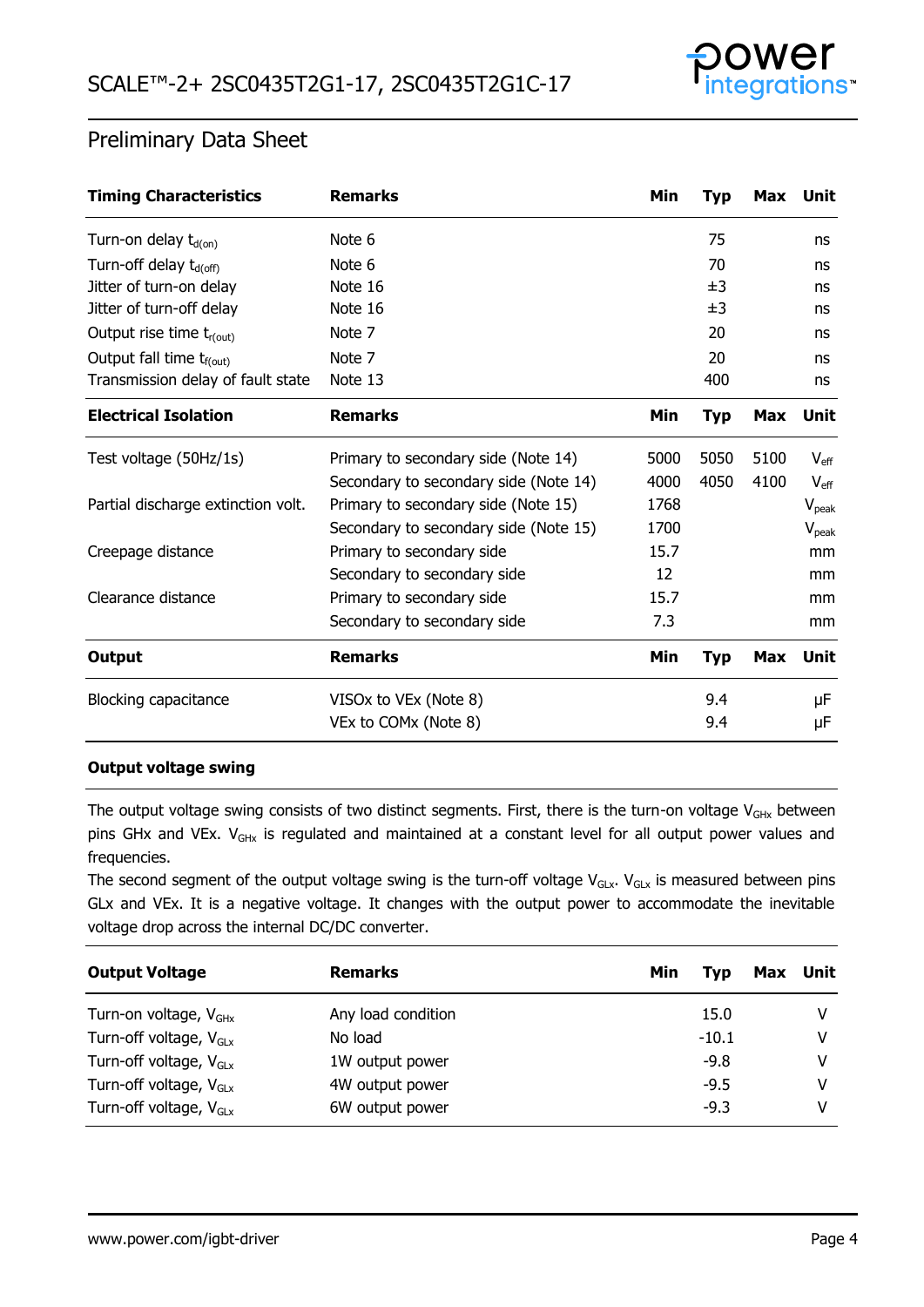

#### **Footnotes to the Key Data**

- 1) The maximum peak gate current refers to the highest current level occurring during the product lifetime. It is an absolute value and does also apply for short pulses.
- 2) The average supply input current is limited for thermal reasons. Higher values than specified by the absolute maximum rating are permissible (e.g. during power supply start up) if the average remains below the given value, provided the average is taken over a time period which is shorter than the thermal time constants of the driver in the application.
- 3) There is no means of actively controlling or limiting the input current in the driver. In the case of start-up with very high blocking capacitor values, or in case of short circuit at the output, the supply input current has to be limited externally.
- 4) The maximum output power must not be exceeded at any time during operation. The absolute maximum rating must also be observed for time periods shorter than the thermal time constants of the driver in the application.
- 5) An extended output power range is specified in the output power section for maximum ambient temperatures of 70°C. In that case, the absolute maximum rating for the operating temperature changes to  $(-40^{\circ}C - 70^{\circ}C)$  and the absolute maximum output power rating changes to 6W.
- 6) The delay time is measured between 50% of the input signal and 10% voltage swing of the corresponding output. The delay time is independent of the output loading.
- 7) Output rise and fall times are measured between 10% and 90% of the nominal output swing with an output load of 4.7Ω and 270nF. The values are given for the driver side of the gate resistors. The time constant of the output load in conjunction with the present gate resistors leads to an additional delay at the load side of the gate resistors.
- 8) External blocking capacitors are to be placed between VISOx and VEx as well as VEx and COMx for gate charges exceeding 3µC. Ceramic capacitors are recommended. A minimum external blocking capacitance of 3µF is recommended for every 1µC of gate charge beyond 3µC. Insufficient external blocking can lead to reduced driver efficiency and thus to thermal overload.
- 9) The minimum response time given is valid for the circuit given in the description and application manual (Fig. 7) with the values of table 1 (C<sub>ax</sub> = 0pF, R<sub>thx</sub> = 43kΩ).
- 10) The blocking time sets a minimum time span between the end of any fault state and the start of normal operation (remove fault from pin SOx). The value of the blocking time can be adjusted at pin TB. The specified blocking time is valid if TB is connected to GND.
- 11) Undervoltage monitoring of the primary-side supply voltage (VCC to GND). If the voltage drops below this limit, a fault is transmitted to both SOx outputs and the power semiconductors are switched off.
- 12) Undervoltage monitoring of the secondary-side supply voltage (VISOx to VEx and VEx to COMx which correspond with the approximate turn-on and turn-off gate-emitter voltages). If the corresponding voltage drops below this limit, the IGBT is switched off and a fault is transmitted to the corresponding SOx output.
- 13) Transmission delay of fault state from the secondary side to the corresponding primary status output.
- 14) HiPot testing (= dielectric testing) must generally be restricted to suitable components. This gate driver is suited for HiPot testing. Nevertheless, it is strongly recommended to limit the testing time to 1s slots as stipulated by EN 50178. Excessive HiPot testing at voltages much higher than  $1200V_{AC(eff)}$ may lead to insulation degradation. No degradation has been observed over 1min. testing at  $5000V_{AC(eff)}$ . Every production sample shipped to customers has undergone 100% testing at the given value for 1s.
- 15) Partial discharge measurement is performed in accordance with IEC 60270 and isolation coordination specified in EN 50178. The partial discharge extinction voltage between primary and either secondary side is coordinated for safe isolation to EN 50178.
- 16) Jitter measurements are performed with input signals INx switching between 0V and 5V referred to GND, with a corresponding rise time and fall time of 15ns.
- 17) The component surface temperature, which may strongly vary depending on the operating condition, must be limited to the given value for coated driver versions to ensure long-term reliability of the coating material.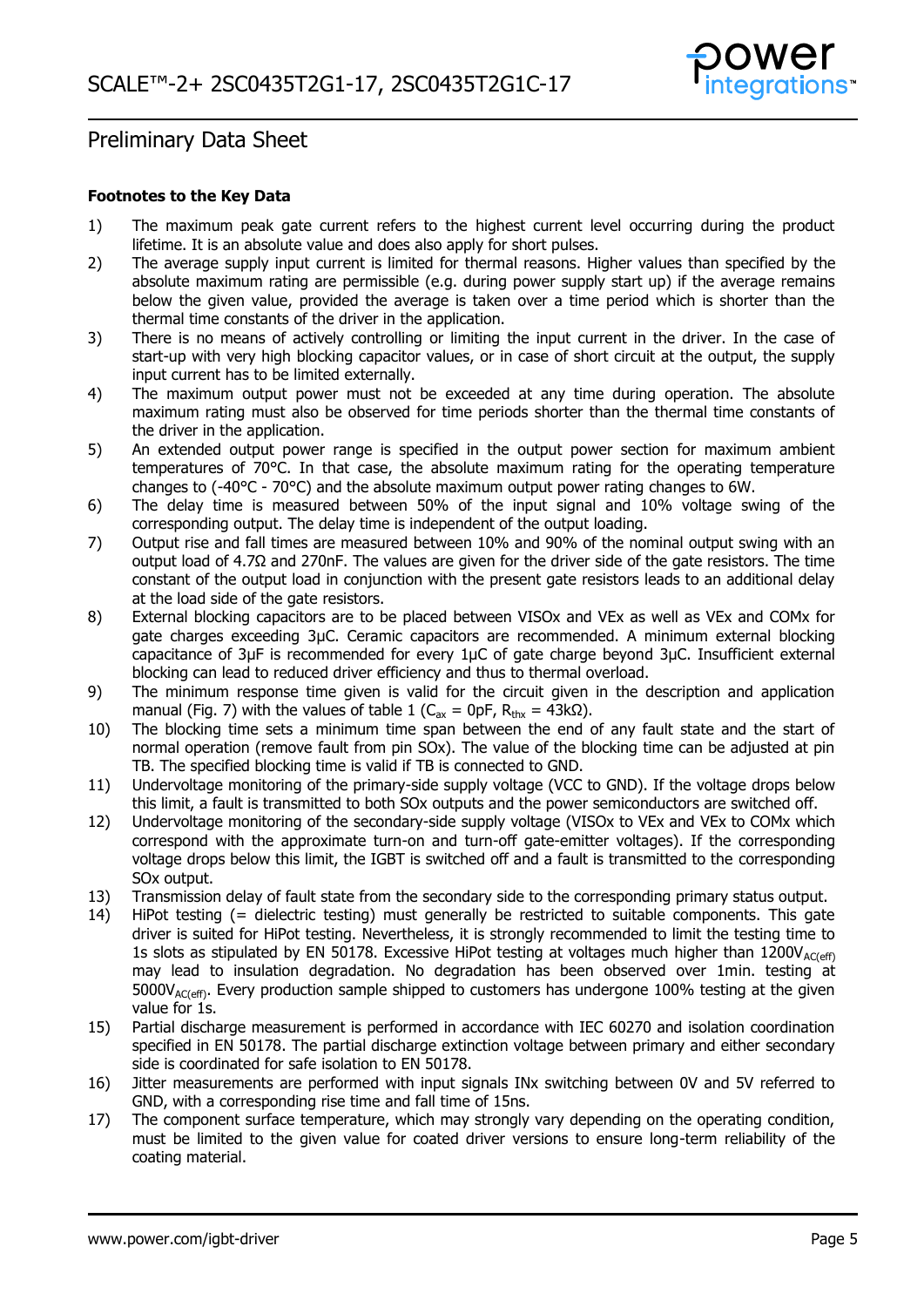

18) The storage temperature inside the original package (1) or in case the coating material of coated products may touch external parts (2) must be limited to the given value. Otherwise, it is limited to 90°C.

### **RoHS Statement**

On the basis of Annexes II and III of European Directive 2011/65/EC of 08 June 2011 on the restriction of the use of certain hazardous substances in electrical and electronic equipment (RoHS), we hereby state that the products described in this datasheet do not contain lead (Pb), mercury (Hg), hexavalent chromium (Cr VI), cadmium (Cd), polibrometo of biphenyl (PBB) or polibrometo diphenyl ether (PBDE) in concentrations exceeding the restrictions set forth in Annex II of 2011/65/EC with due consideration of the applicable exemptions as listed in Annex III of 2011/65/EC.

### **Legal Disclaimer**

The statements, technical information and recommendations contained herein are believed to be accurate as of the date hereof. All parameters, numbers, values and other technical data included in the technical information were calculated and determined to our best knowledge in accordance with the relevant technical norms (if any). They may base on assumptions or operational conditions that do not necessarily apply in general. We exclude any representation or warranty, express or implied, in relation to the accuracy or completeness of the statements, technical information and recommendations contained herein. No responsibility is accepted for the accuracy or sufficiency of any of the statements, technical information, recommendations or opinions communicated and any liability for any direct, indirect or consequential loss or damage suffered by any person arising therefrom is expressly disclaimed.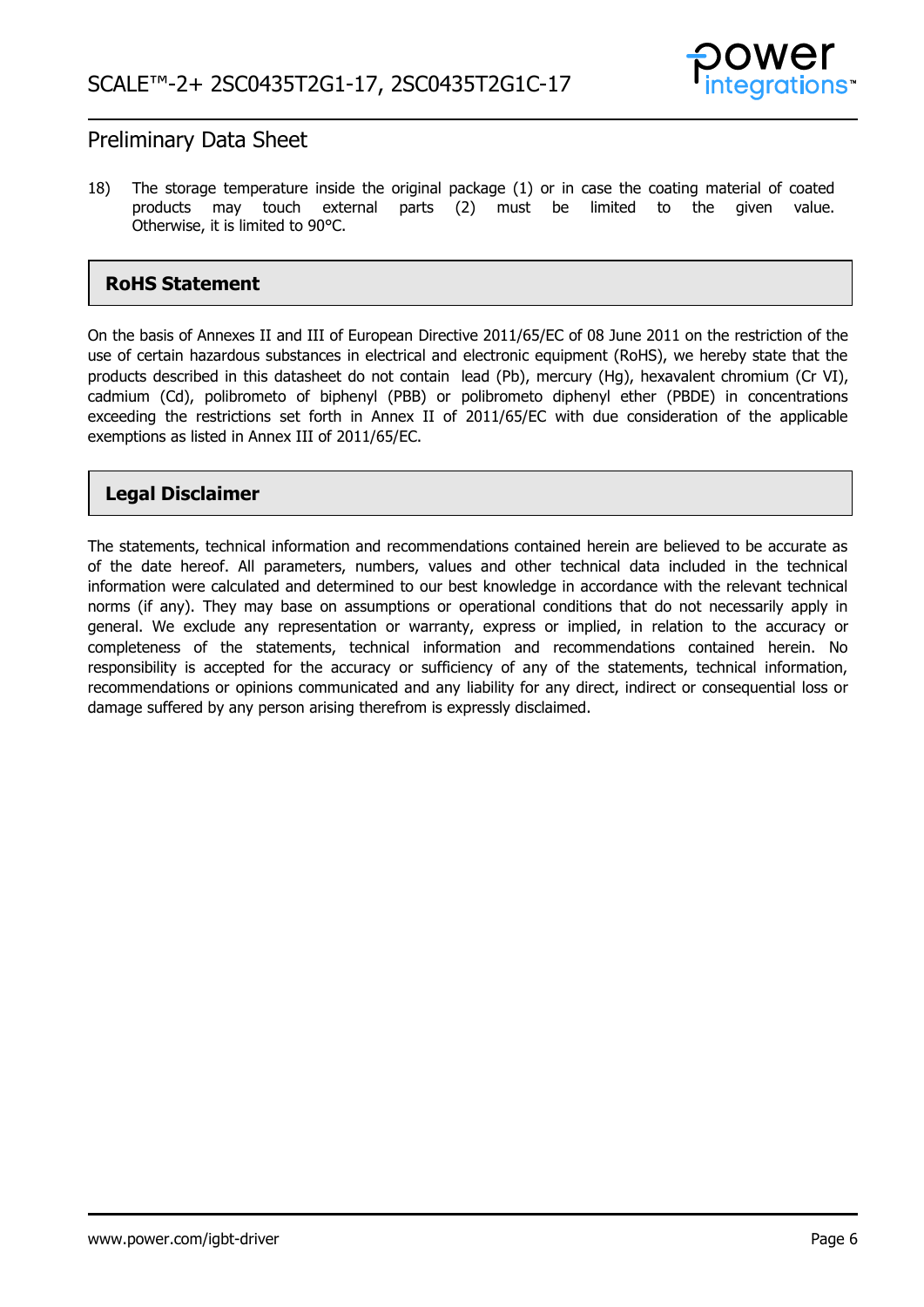

#### **Ordering Information**

Our international terms and conditions of sale apply.

| <b>Type Designation</b> | <b>Description</b>                                                                                                           |
|-------------------------|------------------------------------------------------------------------------------------------------------------------------|
| 2SC0435T2G1-17          | Dual-channel SCALE-2+ driver core (Connector pin length of 3.1mm, increased<br>EMI capability, lead free)                    |
| 2SC0435T2G1C-17         | Dual-channel SCALE-2+ driver core (Connector pin length of 3.1mm, increased<br>EMI capability, lead free, conformal coating) |

Product home page: [www.power.com/igbt-driver/go/2SC0435T](http://www.power.com/igbt-driver/go/2SC0435T)

Refer to [www.power.com/igbt-driver/go/nomenclature](http://www.power.com/igbt-driver/go/nomenclature) for information on driver nomenclature

### **Information about Other Products**

#### **For other drivers, product documentation, and application support**

Please click: www.power.com

© 2009…2018 Power Integrations Switzerland GmbH. All rights reserved. We reserve the right to make any technical modifications without prior notice. Version 2.0 from 2018-02-05